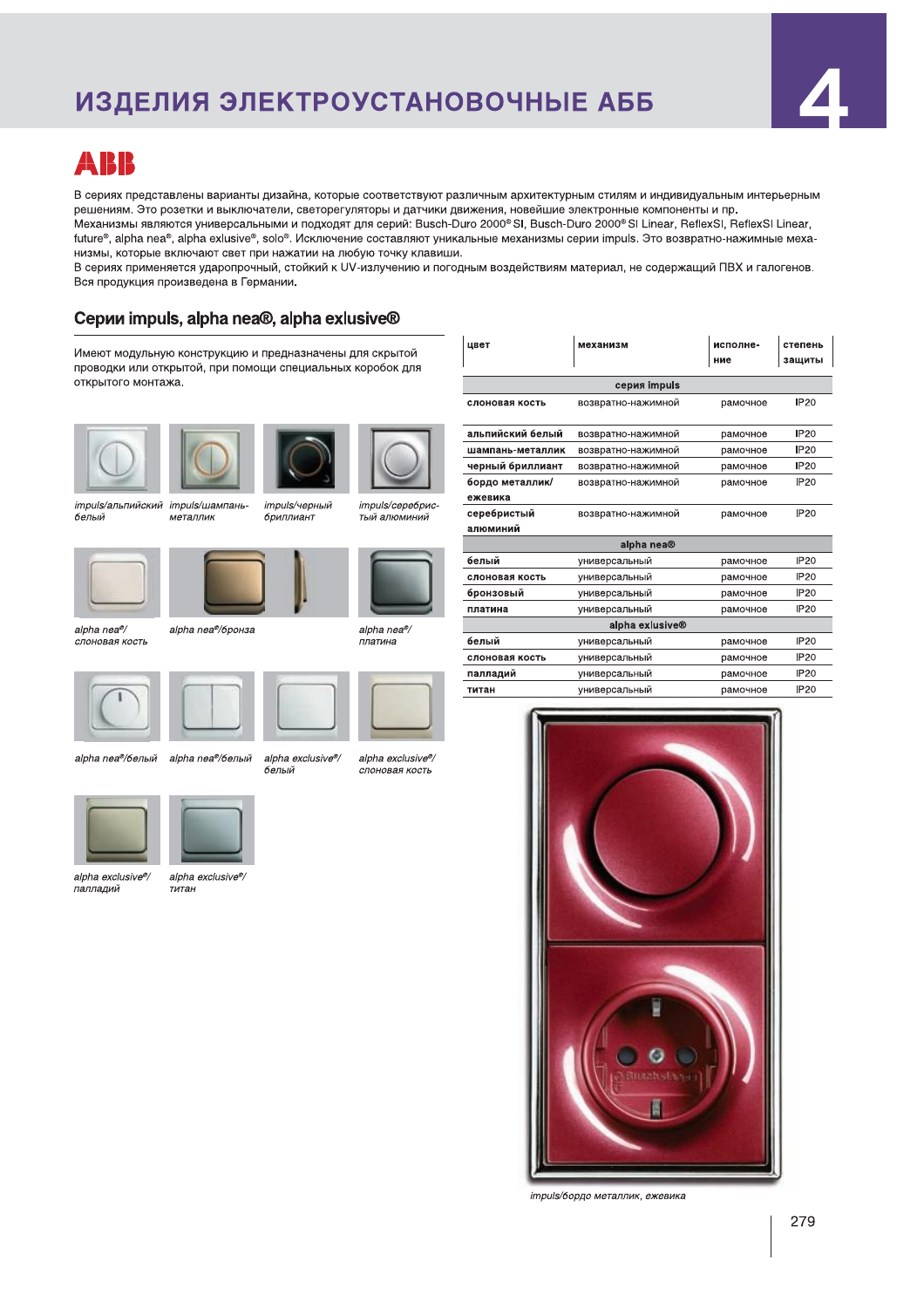# ИЗДЕЛИЯ ЭЛЕКТРОУСТАНОВОЧНЫЕ АББ





future<sup>®</sup>/манхэттен, графит





Reflex Sl/альпийский белый

solo®/пурпурно-<br>красный+матовый<br>хром



Busch-Duro 2000<sup>®</sup> альпиискии оелыи эгслоновая кость Reflex SI Linear/



Busch-Duro 2000<sup>®</sup> SI Linear/слоновая КОСТЬ

тый алюминий

solo<sup>®</sup>/альпийский белый+матовый **XDOM** solo®/давос, альпийский белый



solo®/слоновая кость+матовый



solo®/caxapa. желтый+матовый<br>хром

solo<sup>®</sup>/метеор. серый металлик+ глянцевый хром



solo<sup>®</sup>/графит+ матовый хром